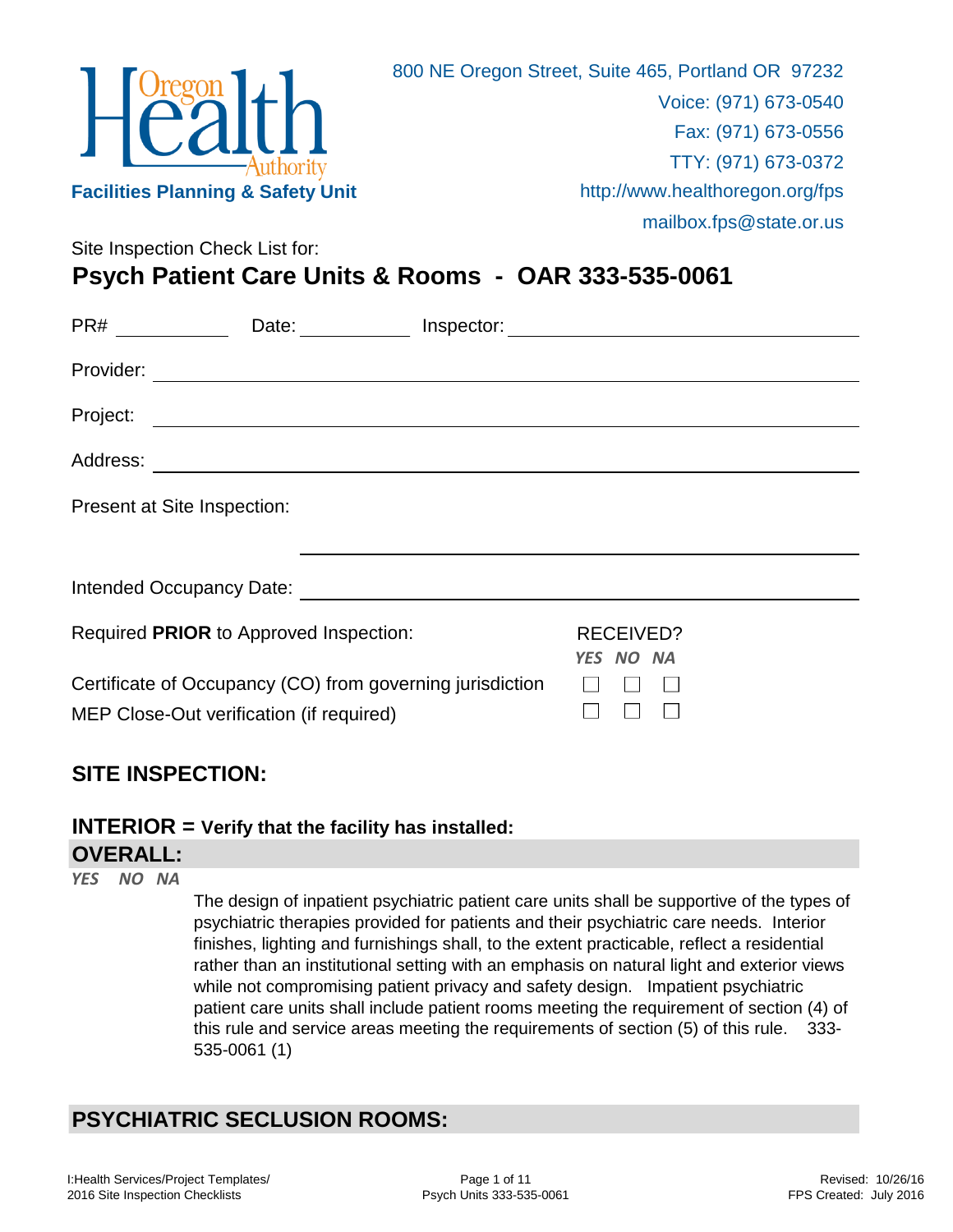| <b>YES</b> | NO NA |                | Every Hospital classified as mental or psychiatric and other hospitals, regardless of<br>classification, that provides psychiatric services, shall have at least one psychiatric<br>seclusion room. 333-535-0061 (3)                                                                                                                                    |
|------------|-------|----------------|---------------------------------------------------------------------------------------------------------------------------------------------------------------------------------------------------------------------------------------------------------------------------------------------------------------------------------------------------------|
|            |       |                | Psychiatric seclusion rooms shall comply with the following requirements.:<br>A minimum of 1 psychiatric seclusion room is required for every 24 psychiatric beds or<br>fraction thereof. $333-535-0061$ (7)(a)                                                                                                                                         |
|            |       | $\blacksquare$ | The rooms shall be proximate to a nurses station. $333-535-0061$ (7)(a)<br>Each room shall be for only 1 patient $333-535-0061$ (7)(a)<br>Room shall be at least 80 SF in size.<br>$333-535-0061(7)(a)$                                                                                                                                                 |
|            |       |                | Design of the room shall prevent patient hiding and minimize the potential for escape<br>and self-injury<br>$333 - 535 - 0061$ (7)(a)                                                                                                                                                                                                                   |
|            |       |                | Psychiatric seclusion rooms shall meet the requirement of Patient and Staff Safety<br>333-535-0061 (7)(b)<br>Features, below                                                                                                                                                                                                                            |
|            |       |                | Outside room corners, door hardware protrusions and other projections shall be<br>avoided to minimize points for possible patient injury. 333-535-0061 (7)(c)                                                                                                                                                                                           |
|            |       |                | No items shall be attached to the walls and there shall be no exposed curtains, drapes,<br>rods or furniture, except a portable bed which can be removed in necessary. Beds<br>that are securely fastened to the floor are allowable but must have no sharp<br>protrusions, such as bed posts or corners. $333-535-0061$ (7)(d)                         |
|            |       |                | Wall and other room finish materials shall be securely constructed to resist attempts at<br>intentional damage.<br>$333 - 535 - 0061$ (7)(e)                                                                                                                                                                                                            |
|            |       |                | Exposed pipes or electrical wiring is prohibited. Electrical outlets, if provided, shall be<br>permanently capped or covered with a metal shield that opens with a key and shall be<br>circuited and controllable from outside the room. Ceiling lights shall be unbreakable<br>and shall be either recessed or surface mounted.<br>333-535-0061 (7)(f) |
|            |       |                | Room construction shall contain no readily combustible materials (I.E. wood or vinyl<br>wall coverings surfaces.) If the room interior is padded with combustible materials,<br>such materials shall meet the requirements of the NFPA 101 Code as enforced by the<br>State Fire Marshall. 333-535-0061 (7)(g)                                          |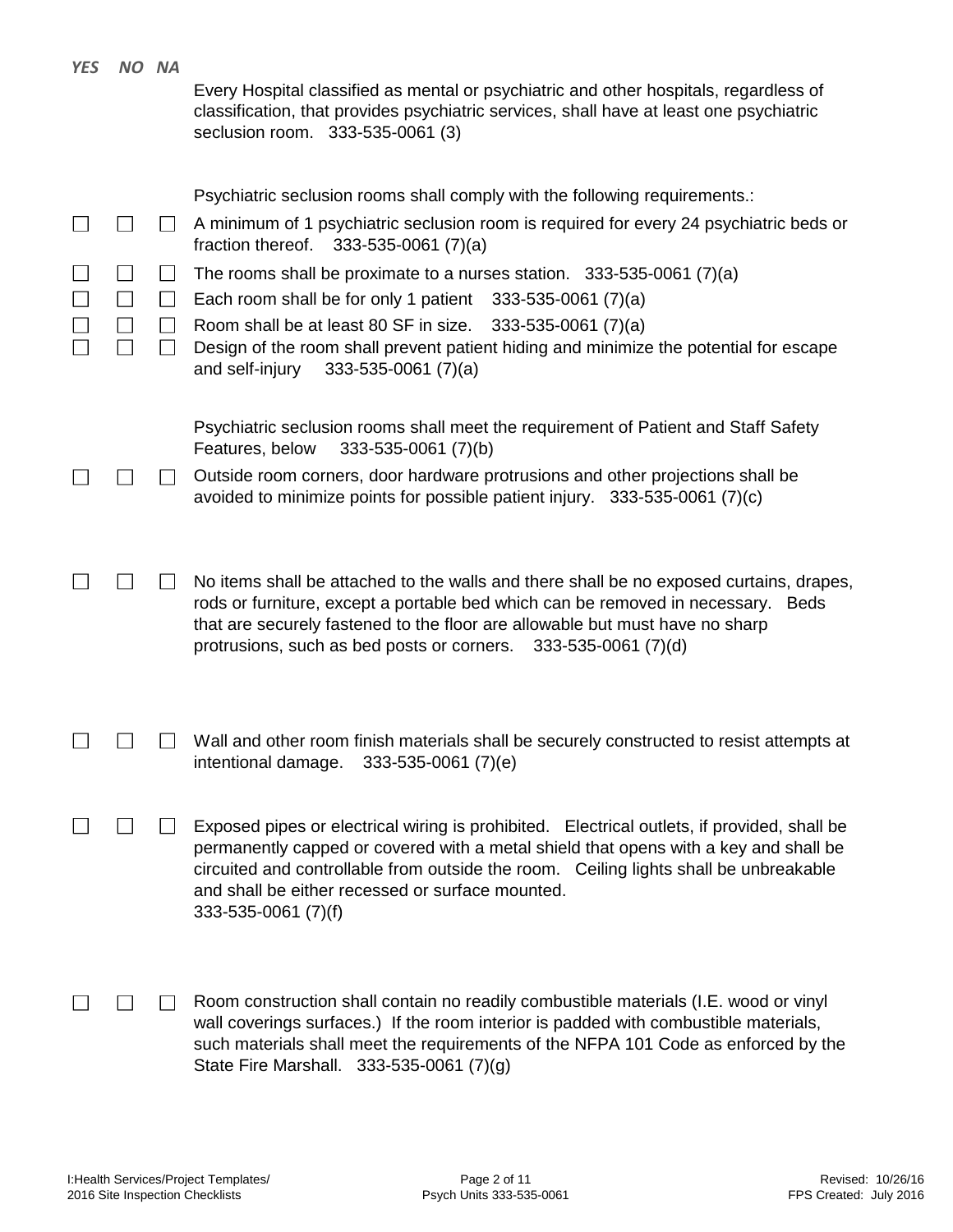|            |     |           | Sprinkler heads shall be of a recessed pop-down type and shall have a breakaway<br>strength of under 80 pounds. 333-535-0061 (7)(h)                                                                                                                                                                                                                                                 |
|------------|-----|-----------|-------------------------------------------------------------------------------------------------------------------------------------------------------------------------------------------------------------------------------------------------------------------------------------------------------------------------------------------------------------------------------------|
|            |     |           | A toilet and hand washing station that meets the requirement of section (6) of this rule<br>shall be available for patient use but shall not be located within the room. 333-535-<br>0061 $(7)(i)$                                                                                                                                                                                  |
|            |     |           | The door to the room shall open outward and shall include a viewing window of<br>shatterproof glass or plastic through which the entire room may be viewed from the<br>outside before entering. 333-535-0061 (7)(j)                                                                                                                                                                 |
|            |     |           | The door to the room shall be lockable from the outside and shall include tamper-proof<br>hardware. The lock must release with initiation of the fire alarm, sprinkler flow or<br>power failure as required for controlled egress in accordance with the OSSC and<br>NFPA 101 code as enforced by the appropriate building codes agency and Fire<br>Marshal.<br>333-535-0061 (7)(k) |
|            |     |           | <b>PSYCHIATRIC PATIENT CARE ROOMS:</b>                                                                                                                                                                                                                                                                                                                                              |
| <b>YES</b> | NO. | <b>NA</b> | A nurse call system is not required. If included, provisions shall be made for easy<br>removal or covering of call buttons. 333-535-0061 (4)(a)                                                                                                                                                                                                                                     |
|            |     |           |                                                                                                                                                                                                                                                                                                                                                                                     |
|            |     |           | Patient toilets shall not have bed pan flushing devices. 333-535-0061 (4)(b)                                                                                                                                                                                                                                                                                                        |
|            |     |           | Hand-washing stations are not required in patient rooms. 333-535-0061(4(c)                                                                                                                                                                                                                                                                                                          |
|            |     |           | Visual privacy in multi-bed rooms (e.g. cubicle curtains) is not required.<br>333-535-0061 (4)(d)                                                                                                                                                                                                                                                                                   |
|            |     |           | Each patient room shall be provided a private toilet room and hand-washing station.<br>333-535-0061 (4)(e)                                                                                                                                                                                                                                                                          |
|            |     |           | Grab bars are only required in rooms required to be accessible to the disabled.<br>$333 -$<br>535-0061 $(4)(e)$                                                                                                                                                                                                                                                                     |
|            |     |           | All hardware shall have tamper-resistant fasteners. 333-535-0061 (4)(f)                                                                                                                                                                                                                                                                                                             |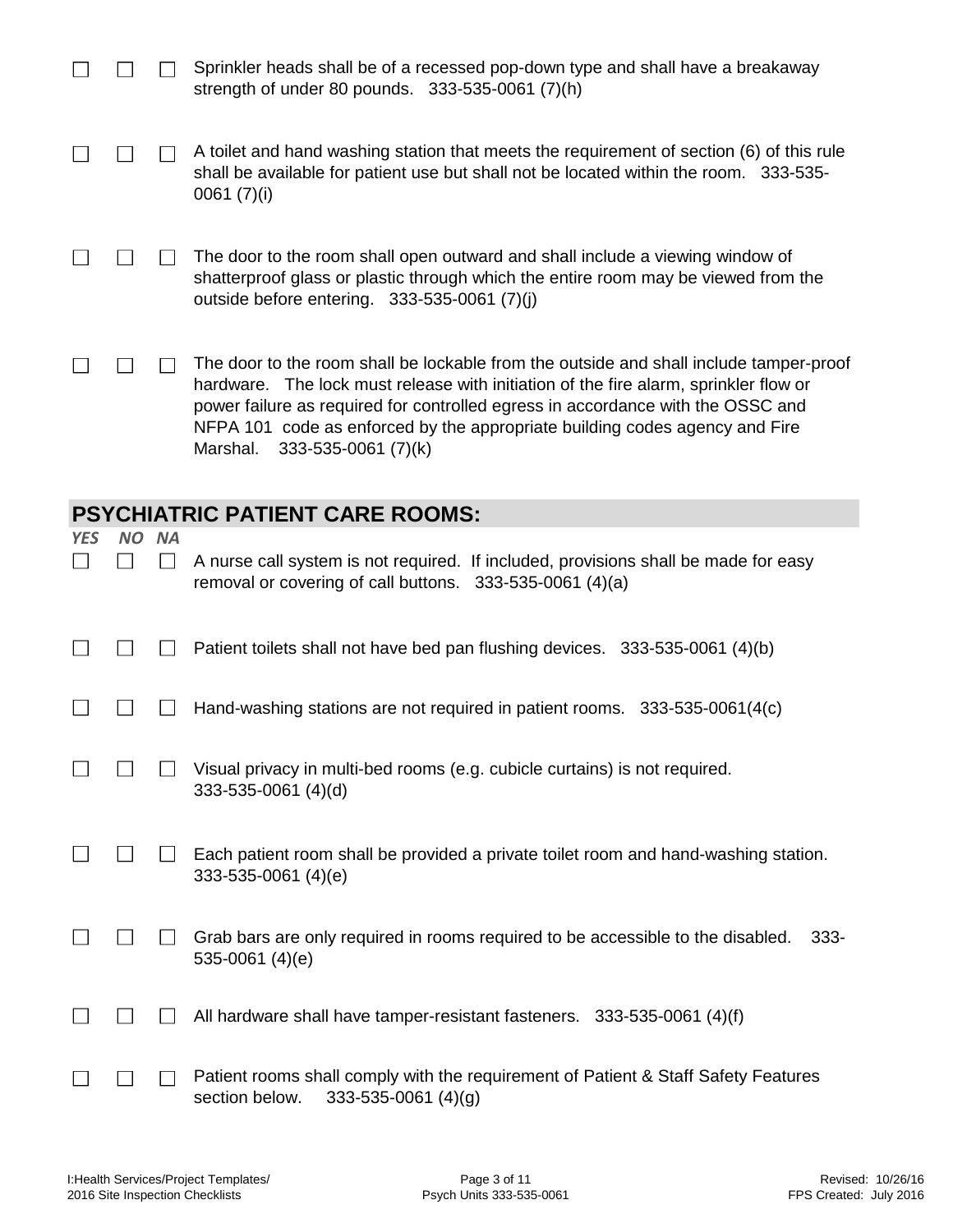|            |              |                     | <b>PSYCHIATRIC SERVICE AREAS:</b>                                                                                                                                                    |
|------------|--------------|---------------------|--------------------------------------------------------------------------------------------------------------------------------------------------------------------------------------|
| <b>YES</b> | <b>NO</b>    | <b>NA</b><br>$\Box$ | Psychiatric patient care unit service areas shall comply with the requirements of OAR<br>333-535-0025 Except as follows:<br>333-535-0061 (5)                                         |
|            |              |                     | A secured storage area shall be provided for patients' belongings that are determine to<br>be potentially harmful.<br>$333 - 535 - 0061$ (5)(a)                                      |
|            |              |                     | A secured storage station will be provided for storing law enforcement weapons prior to<br>officers entering the patient care unit. 333-535-0061 (5)(b)                              |
|            |              |                     | The medication station shall include provision against unauthorized access.<br>$333 - 535 - 0061$ (5)(c)                                                                             |
|            |              |                     | Between meal nourishment(s) facilities within the unit shall be one, or a combination of<br>the following:                                                                           |
|            |              | $\mathsf{L}$        | A nourishment station<br>$333 - 535 - 0061$ (5)(d)(A)                                                                                                                                |
|            |              |                     | A kitchenette, designed for patient use, with a sink and a keyed switch or other<br>acceptable method for staff control of any heating and cooking devices<br>333-535-0061 (5)(d)(B) |
|            |              |                     | A kitchen service within the unit that includes:<br>$333 - 535 - 0061$ (5)(d)(C)                                                                                                     |
|            |              | ⊔                   | A hand-washing station                                                                                                                                                               |
|            |              | $\Box$              | Storage space                                                                                                                                                                        |
|            | $\mathsf{L}$ |                     | Refrigerator                                                                                                                                                                         |
|            |              |                     | Facilities for full meal preparation                                                                                                                                                 |
|            |              |                     | A keyed switch or other acceptable method for staff control of any heating and cooking<br>devices is required.                                                                       |
|            |              |                     | All storage spaces within the psychiatric patient care unit shall be secured from patient<br>access.<br>333-535-0061 (5)(e)                                                          |
|            |              |                     | A bathtub or shower shall be provided for every 6 beds not otherwise serviced by<br>bathing facilities within the patient rooms.<br>333-535-0061 (5)(f)                              |
|            |              |                     | Bathing facilities shall be designed and located for patient safety, convenience, privacy<br>and shall comply with Patient & Staff Safety Features (below)<br>333-535-0061 (5)(f)    |

 $\sim$   $-$ 

 $\frac{1}{2}$ 

 $\overline{\phantom{m}}$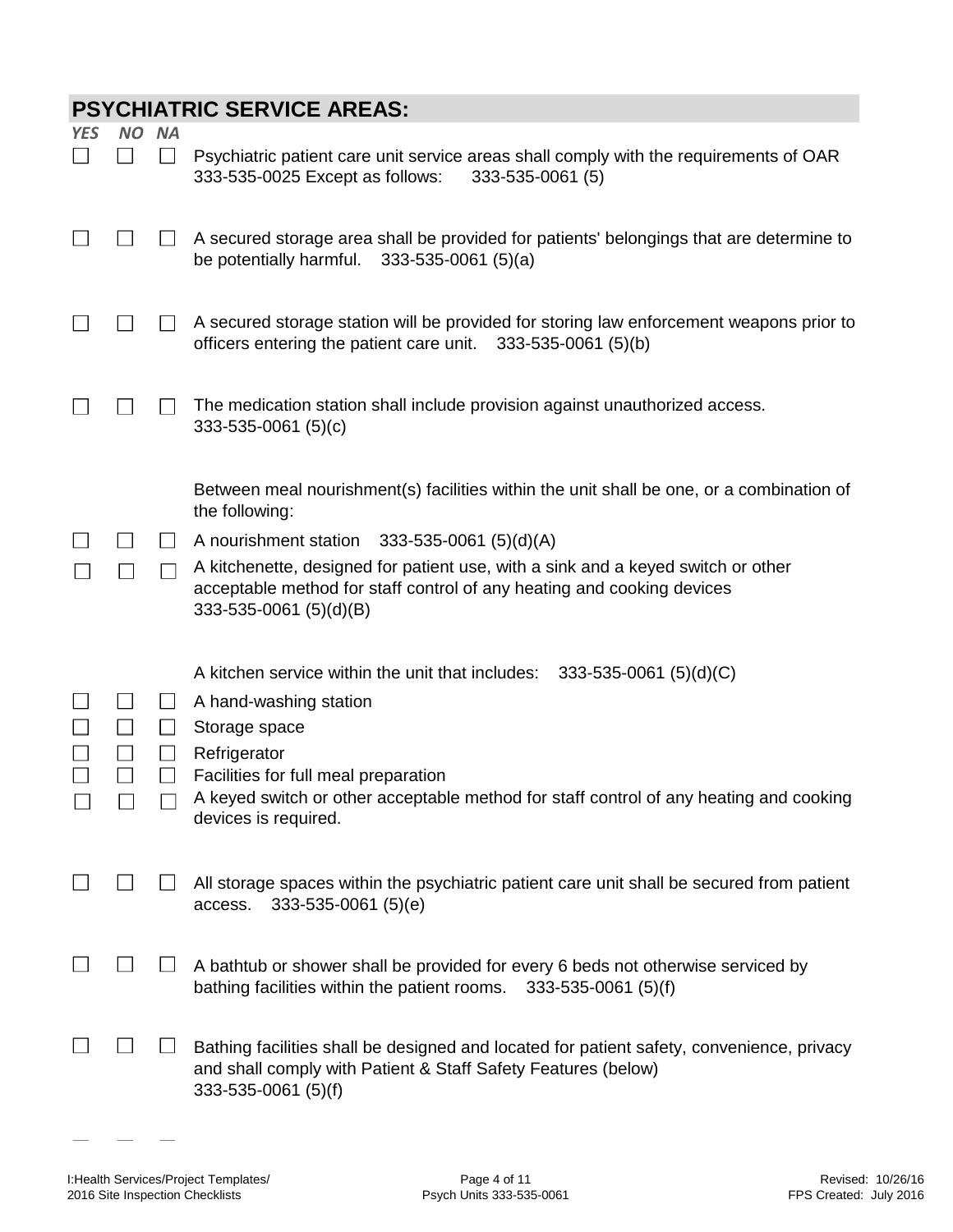|  | A separate charting area shall be provided with provisions for visual and acoustical<br>privacy. Viewing windows to permit observation of patient areas by the arrangement is<br>such that patient files cannot be read from outside the charting area. Viewing<br>Windows shall meet the requirements of Patient & Staff Safety Features (below) 333-<br>$535 - 0061$ (5)(g)                         |
|--|-------------------------------------------------------------------------------------------------------------------------------------------------------------------------------------------------------------------------------------------------------------------------------------------------------------------------------------------------------------------------------------------------------|
|  | At least two separate social spaces, one appropriate for noisy activities and one for<br>quiet activities shall be provided. The combined area shall be at least 40 SF per<br>patient with each space being at least 120 SF in size. These spaces may be shared<br>by dining activities. $333 - 535 - 0061$ (5)(h)                                                                                    |
|  | Space for group therapy shall be provided. This space may be combined with the<br>quiet space required by subsection (5)(h) of this rule when the unit accommodate 12 or<br>fewer patients and when at least 225 SF of closed private space is available for group<br>therapy activities.<br>333-535-0061 (i)                                                                                         |
|  | Securable patient laundry facilities with an automatic washer and dryer and secured<br>space for chemicals shall be provided.<br>$333 - 535 - 0061$ (5)(j)                                                                                                                                                                                                                                            |
|  | Each psychiatric patient care unit shall include, or have close access to a, as oiled<br>utility room that meets the requirements of OAR 333-535-0260 (5) or a soiled holding<br>room. A soiled holding room shall meet all the requirements of a soiled utility room<br>except that a clinical sink may be omitted.<br>333-535-0061 (5)(k)                                                           |
|  | The following elements shall also be provided, but shall be permitted to serve several<br>nursing units and may be on a different floor if conveniently located to the unit for<br>333-535-0061 (5)(l)<br>routine use:                                                                                                                                                                                |
|  | Examination rooms shall have a minimum floor area of 120 SF, excluding space for<br>vestibule, toilets, and closets. The room shall contain a hand-washing station, storage<br>facilities and a surface for charting. In existing psychiatric facilities, exam rooms may<br>continue to be 80 SF excluding space for vestibules, toilets, and closets. 333-535-<br>0061 $(5)(I)(A)$                   |
|  | Separate consultation rooms(s), lockable from the outside. Each consultation room<br>shall have minimum floor space of 100 SF and shall be provided at a room-to-bed ratio<br>of one consultation room for every 12 psychiatric beds. The rooms(s) shall be<br>designed for acoustical and visual privacy and be constructed to achieve a level of<br>voice privacy of 50 STC. 333-535-0061 (5)(I)(B) |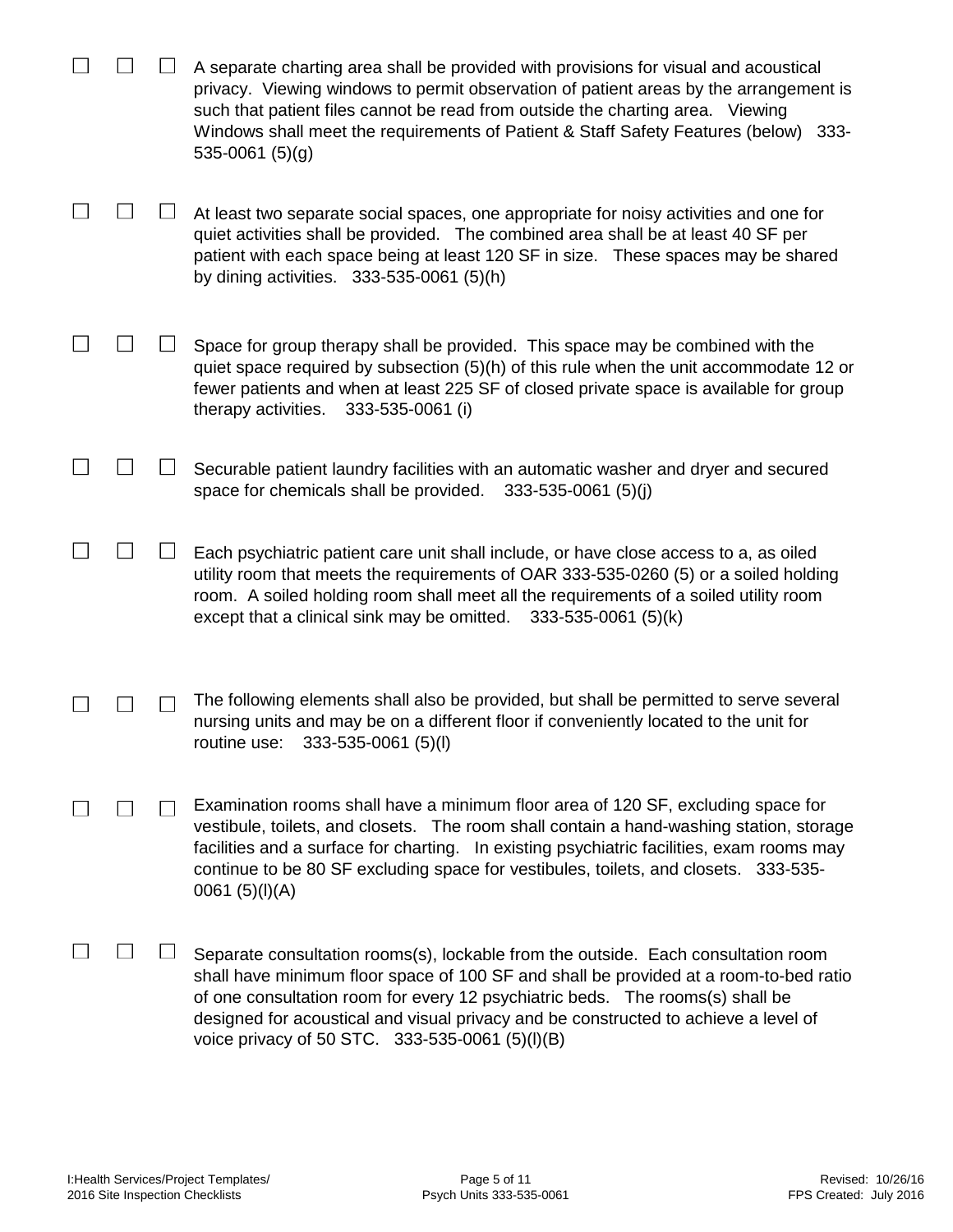|            |       |              | Separate space for patient therapy/multi-purpose use. The greater of at least 300 SF<br>or at least 15 SF per patient shall be provided. The space shall include:<br>333-535-<br>0061 $(5)(I)(C)$                                                                                                                                                     |
|------------|-------|--------------|-------------------------------------------------------------------------------------------------------------------------------------------------------------------------------------------------------------------------------------------------------------------------------------------------------------------------------------------------------|
|            |       |              | Hand-washing station                                                                                                                                                                                                                                                                                                                                  |
|            |       | $\mathbf{I}$ | <b>Work Counter</b>                                                                                                                                                                                                                                                                                                                                   |
|            |       |              | Storage & space for displays                                                                                                                                                                                                                                                                                                                          |
|            |       |              | Serve more than one psychiatric patient care unit.<br>However, when a psychiatric patient care unit contains less than 12 beds, the therapy<br>and other functions may be performed within the noisy activities area required by<br>subsection (5)(h) of this rule if at least an additional 10 SF per patient is provided.<br>333-535-0061 (5)(I)(C) |
|            |       |              | A conference and treatment planning room, for use by psychiatric patient care unit<br>staff constructed to achieve a level of voice privacy of 50 STC.<br>333-535-0061 (5)(I)(D)                                                                                                                                                                      |
|            |       |              | Outside area shall be provided for all patients. The area shall be discussed as part of<br>the Functional Program. $333-535-0061$ (5)(m)                                                                                                                                                                                                              |
|            |       |              | Kitchen Facilities 333-076-0710 (1)(f)                                                                                                                                                                                                                                                                                                                |
|            |       |              | Laundry Facilities (unless laundry done elsewhere) 333-076-0710 (1)(e)                                                                                                                                                                                                                                                                                |
|            |       |              | <b>PATIENT AND STAFF SAFETY FEATURES:</b>                                                                                                                                                                                                                                                                                                             |
| <b>YES</b> | NO NA |              |                                                                                                                                                                                                                                                                                                                                                       |
|            |       |              | Patient and staff safety features, security and safety devices shall not, to the extent<br>practicable, be presented in a manner to attract or invite tampering by patients.<br>Design finishes and furnishings shall be designed and installed to minimize the<br>opportunity for patients to cause injury to themselves or others. Special design   |

considerations for prevention of self-injury and injury to staff and others shall include: 333-535-0061 (6)

|  | □ □ Visual control of nursing unit corridors, passive activity areas and outdoor areas shall |
|--|----------------------------------------------------------------------------------------------|
|  | be provided. $333-535-0061$ (6)(a)                                                           |

| $\Box$ $\Box$ Hidden alcoves are prohibited 333-535-0061 (6)(b) |  |  |  |  |  |
|-----------------------------------------------------------------|--|--|--|--|--|
|-----------------------------------------------------------------|--|--|--|--|--|

|  |                                                       | □ □ Non-patient areas, including staff support rooms, mechanical and electrical spaces |
|--|-------------------------------------------------------|----------------------------------------------------------------------------------------|
|  | shall be secured from patients. $333-535-0061$ (6)(c) |                                                                                        |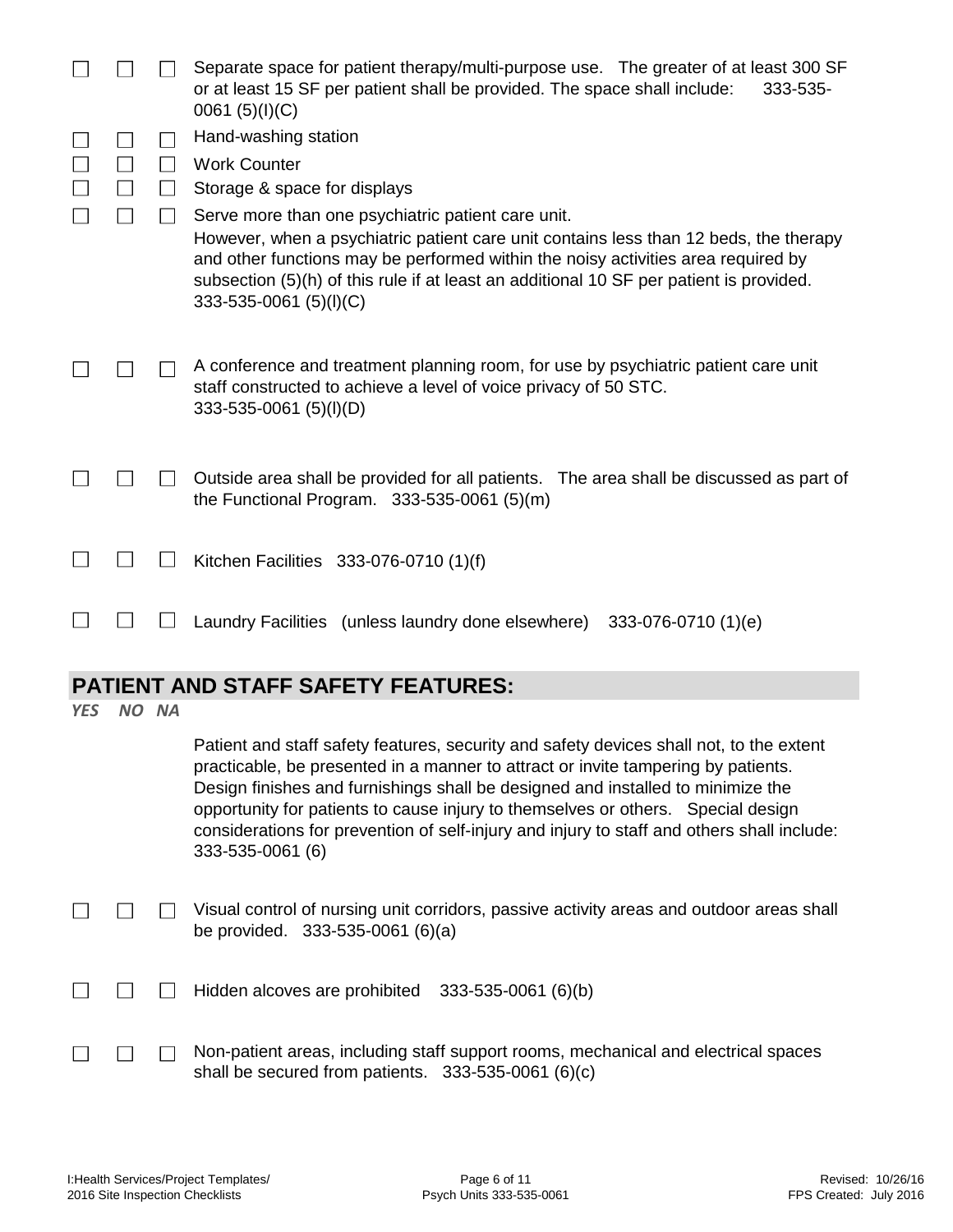|  | Door closers and door and cabinet hardware, including hinges in patient areas, shall<br>be designed to prevent attachment of other articles and to limit possible patient or staff<br>333-535-0061 (6)(d)<br>injury.                                                                                                                                         |
|--|--------------------------------------------------------------------------------------------------------------------------------------------------------------------------------------------------------------------------------------------------------------------------------------------------------------------------------------------------------------|
|  | Doors to patient toilet and shower rooms shall not swing into the room. These doors<br>shall either not be lockable from within the room or shall be provided with privacy locks<br>that can be opened by staff with a key or tool. Hardware shall be designed to<br>preclude patients from tying the door closed.<br>$333 - 535 - 0061$ (6)(c)              |
|  | Furnishings, moveable equipment and accessories shall be addressed by the Patient<br>and Staff Safety Assessment required by section (2) of this rule.<br>333-535-0061 (6)(f)                                                                                                                                                                                |
|  | Windows, including interior and exterior glazing, shall be non-operable and shall be of<br>break-resistant material (i.e. will not shatter.) Window sills, curtains and blinds shall be<br>constructed to prevent attachment of other articles.<br>$333 - 535 - 0061$ (6)(g)                                                                                 |
|  | Curtains and blinds shall be constructed to break-away with a vertical load of greater<br>than 40 pounds.<br>333-535-0061 (6)(h)                                                                                                                                                                                                                             |
|  | Ceilings in patient bedrooms, toilet and shower rooms shall be of continuous bonded<br>construction. T-bar ceilings with lay-in tiles are not allowed. 333-535-0061 (6)(i)                                                                                                                                                                                   |
|  | The ceiling and air distribution devices, lighting fixtures, sprinkler heads, smoke<br>detectors, and other appurtenances shall be designed and installed to be tamper<br>resistant, non-breakable, prevent the attachment of other articles and to limit possible<br>patient or staff injury in patient rooms, toilet and shower rooms. 333-535-0061 (6)(j) |
|  | Flooring base in patient rooms, toilet and shower rooms shall be installed to preclude<br>removal by patients<br>333-535-0061 (6)(k)                                                                                                                                                                                                                         |
|  | Shower, bath, toilet, and sink plumbing fixture hardware and accessories, including<br>grab bars and toilet paper holders, shall prevent attachment of other articles and<br>removal by patients. Shut-offs under patient sinks shall be covered and secured to<br>prevent patient access. 333-535-0061 (6)(l)                                               |
|  | Grab bars, if provided, shall be contiguous to the wall so that nothing can pass<br>between the edge of the rail and the wall. $333-535-0061$ (6)(m)                                                                                                                                                                                                         |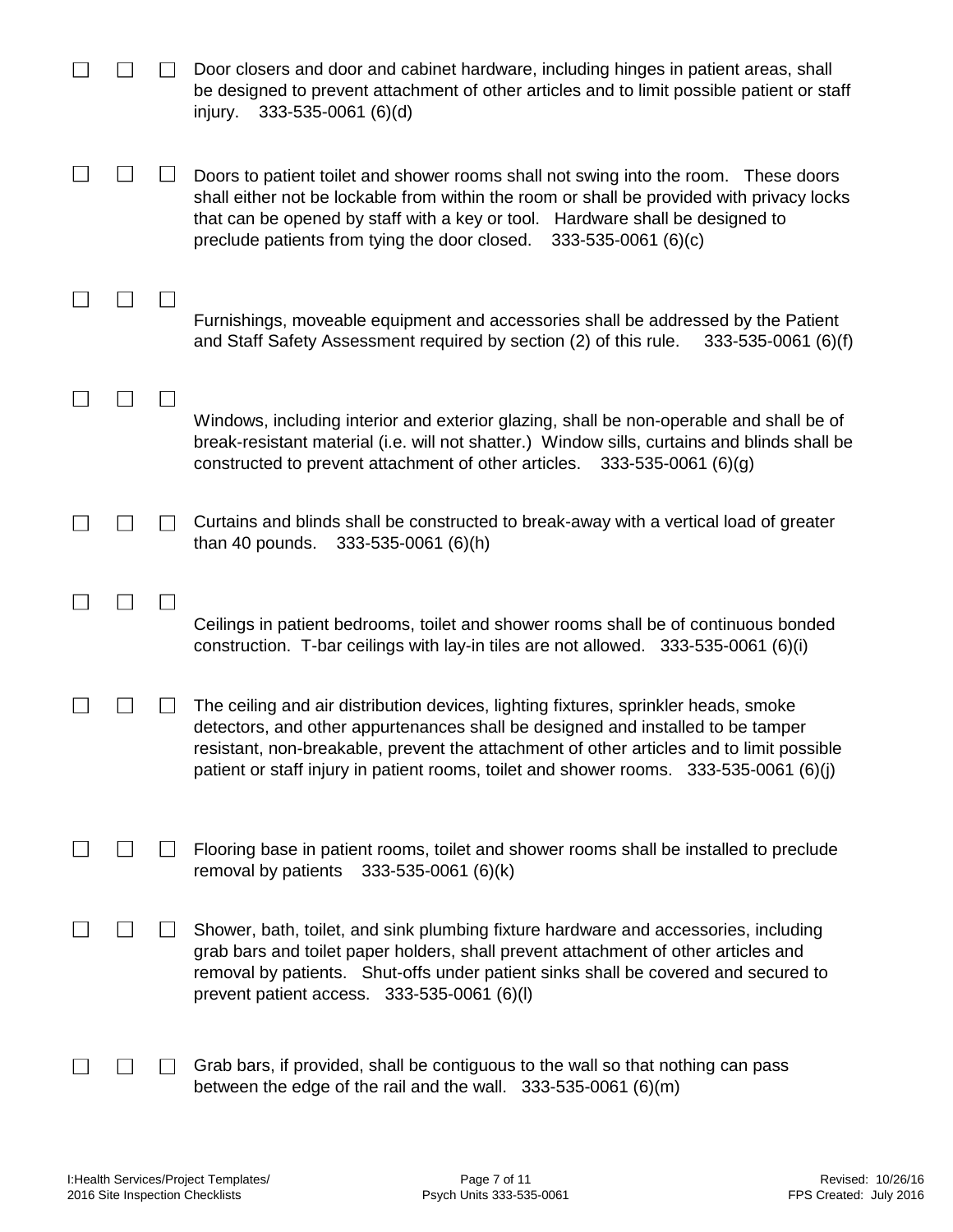|  | Toilet flush valves shall be recessed or of the push button type.<br>333-535-0061 (6)(n)                                                                                                                                                                                                                                     |
|--|------------------------------------------------------------------------------------------------------------------------------------------------------------------------------------------------------------------------------------------------------------------------------------------------------------------------------|
|  | Hand-washing station faucet hardware shall be recessed or of the push button type to<br>preclude patient or staff injury.<br>333-535-0061 (6)(o)                                                                                                                                                                             |
|  | Shower curtains, if provided, shall have a breakaway maximum of 40 pounds and be<br>supported on curtain tracks attached or flush to the ceiling. Shower curtains shall not<br>be permitted where facilities accommodate children whose weight is close to or within<br>the breakaway weight limits.<br>333-535-0061 (6) (p) |
|  | Shower heads shall be sloped or otherwise designed to prevent attachment of other<br>articles. 333-535-0061 (6)(q)                                                                                                                                                                                                           |
|  | Fire extinguisher cabinets and fire alarm pull stations shall be located or installed to<br>prevent inappropriate use. $333-535-0061$ (6)(r)                                                                                                                                                                                 |
|  | Electrical outlets in patient areas shall be of a ground fault interrupter type (GFI) or<br>shall be protected by GDFI breakers at electrical panels. 333-535-0061 (6)(s)                                                                                                                                                    |
|  | Patient mirrors shall be non-breakable and shatterproof. 333-535-0061 (6)(t)                                                                                                                                                                                                                                                 |
|  | Medical gas outlets, if provided, shall be located or installed to prevent patient access.<br>333-535-0061 (6)(u)                                                                                                                                                                                                            |
|  | All devices attached to walls, ceilings, and floors and all door and window hardware<br>shall be tamper resistant and be securely fastened with tamper proof screws<br>$333 -$<br>535-0061 (6)(v)                                                                                                                            |
|  | All exit door hardware shall have concealed rods, if any are used, and they shall not be<br>removed by patients. Door closure and panic bars, if provided, shall not allow<br>attachment of other articles.<br>333-535-0061 (6)(w)                                                                                           |
|  | Time delay closers shall not be used on locked doors<br>$333 - 535 - 0061$ (6)(x)                                                                                                                                                                                                                                            |
|  | Outdoor areas shall be secured in accordance wit the Patient and Staff Safety<br>Assessment required by section (2) of this rule.<br>$333 - 535 - 0061$ (6)(y)                                                                                                                                                               |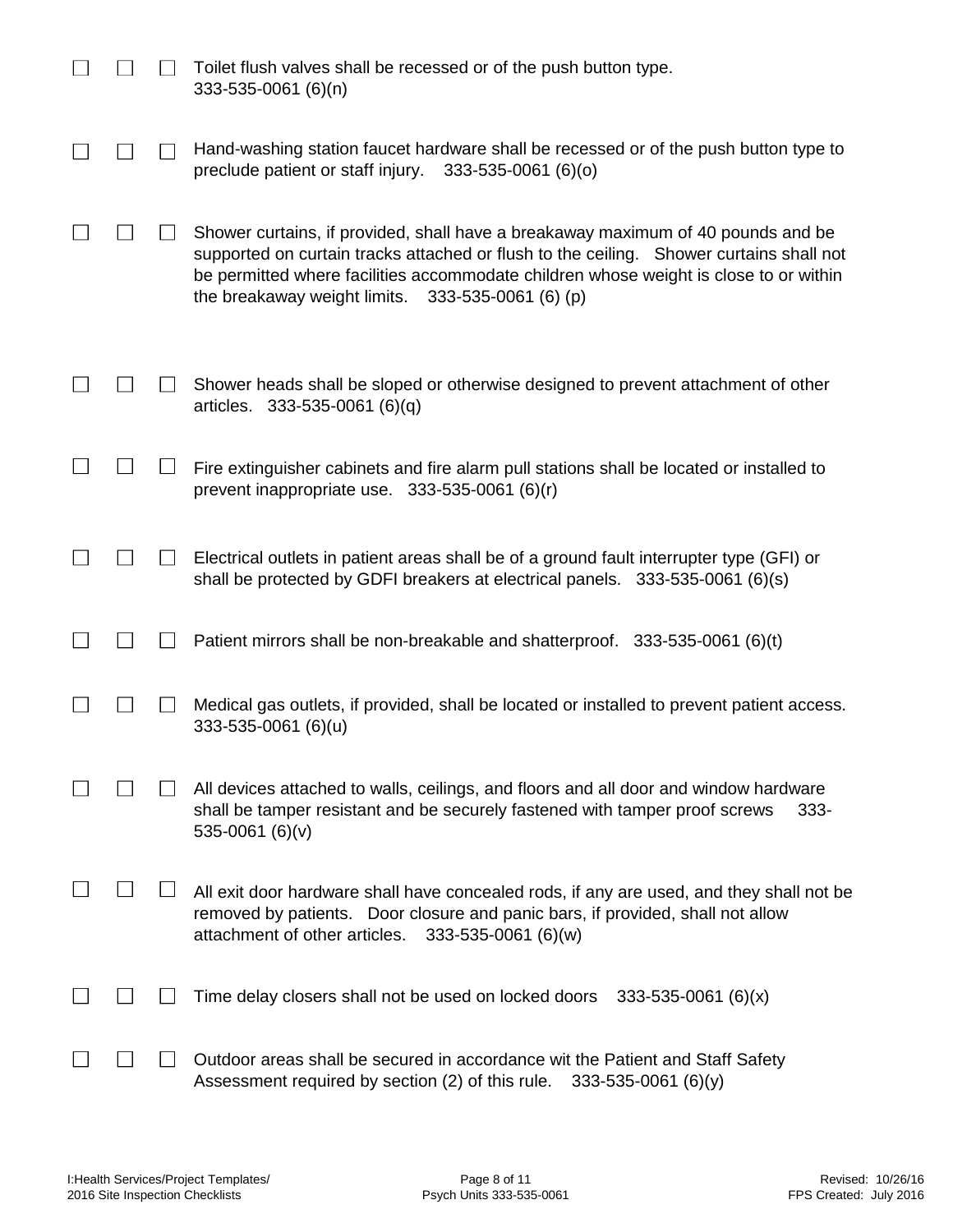# **PSYCHIATRIC SECLUSION ROOMS:**

| <b>YES</b> | NO NA | Patient and staff safety features, security and safety devices shall not, to the extent<br>practicable, be presented in a manner to attract or invite tampering by patients.<br>Design finishes and furnishings shall be designed and installed to minimize the<br>opportunity for patients to cause injury to themselves or others. Special design<br>considerations for prevention of self-injury and injury to staff and others shall include:<br>333-535-0061 (6) |
|------------|-------|-----------------------------------------------------------------------------------------------------------------------------------------------------------------------------------------------------------------------------------------------------------------------------------------------------------------------------------------------------------------------------------------------------------------------------------------------------------------------|
|            |       | Visual control of nursing unit corridors, passive activity areas and outdoor areas shall<br>be provided. 333-535-0061 (6)(a)                                                                                                                                                                                                                                                                                                                                          |
|            |       | Hidden alcoves are prohibited<br>333-535-0061 (6)(b)                                                                                                                                                                                                                                                                                                                                                                                                                  |
|            |       | Non-patient areas, including staff support rooms, mechanical and electrical spaces<br>shall be secured from patients. $333-535-0061$ (6)(c)                                                                                                                                                                                                                                                                                                                           |
|            |       | Door closers and door and cabinet hardware, including hinges in patient areas, shall<br>be designed to prevent attachment of other articles and to limit possible patient or staff<br>$333 - 535 - 0061$ (6)(d)<br>injury.                                                                                                                                                                                                                                            |
|            |       | Doors to patient toilet and shower rooms shall not swing into the room. These doors<br>shall either not be lockable from within the room or shall be provided with privacy locks<br>that can be opened by staff with a key or tool. Hardware shall be designed to<br>preclude patients from tying the door closed.<br>$333 - 535 - 0061$ (6)(c)                                                                                                                       |
|            |       | Furnishings, moveable equipment and accessories shall be addressed by the Patient<br>and Staff Safety Assessment required by section (2) of this rule.<br>333-535-0061 (6)(f)                                                                                                                                                                                                                                                                                         |
|            |       | Windows, including interior and exterior glazing, shall be non-operable and shall be of<br>break-resistant material (i.e. will not shatter.) Window sills, curtains and blinds shall be<br>constructed to prevent attachment of other articles.<br>$333 - 535 - 0061$ (6)(g)                                                                                                                                                                                          |
|            |       | Curtains and blinds shall be constructed to break-away with a vertical load of greater<br>than 40 pounds.<br>333-535-0061 (6)(h)                                                                                                                                                                                                                                                                                                                                      |
|            |       | Ceilings in patient bedrooms, toilet and shower rooms shall be of continuous bonded<br>construction. T-bar ceilings with lay-in tiles are not allowed.<br>333-535-0061 (6)(i)                                                                                                                                                                                                                                                                                         |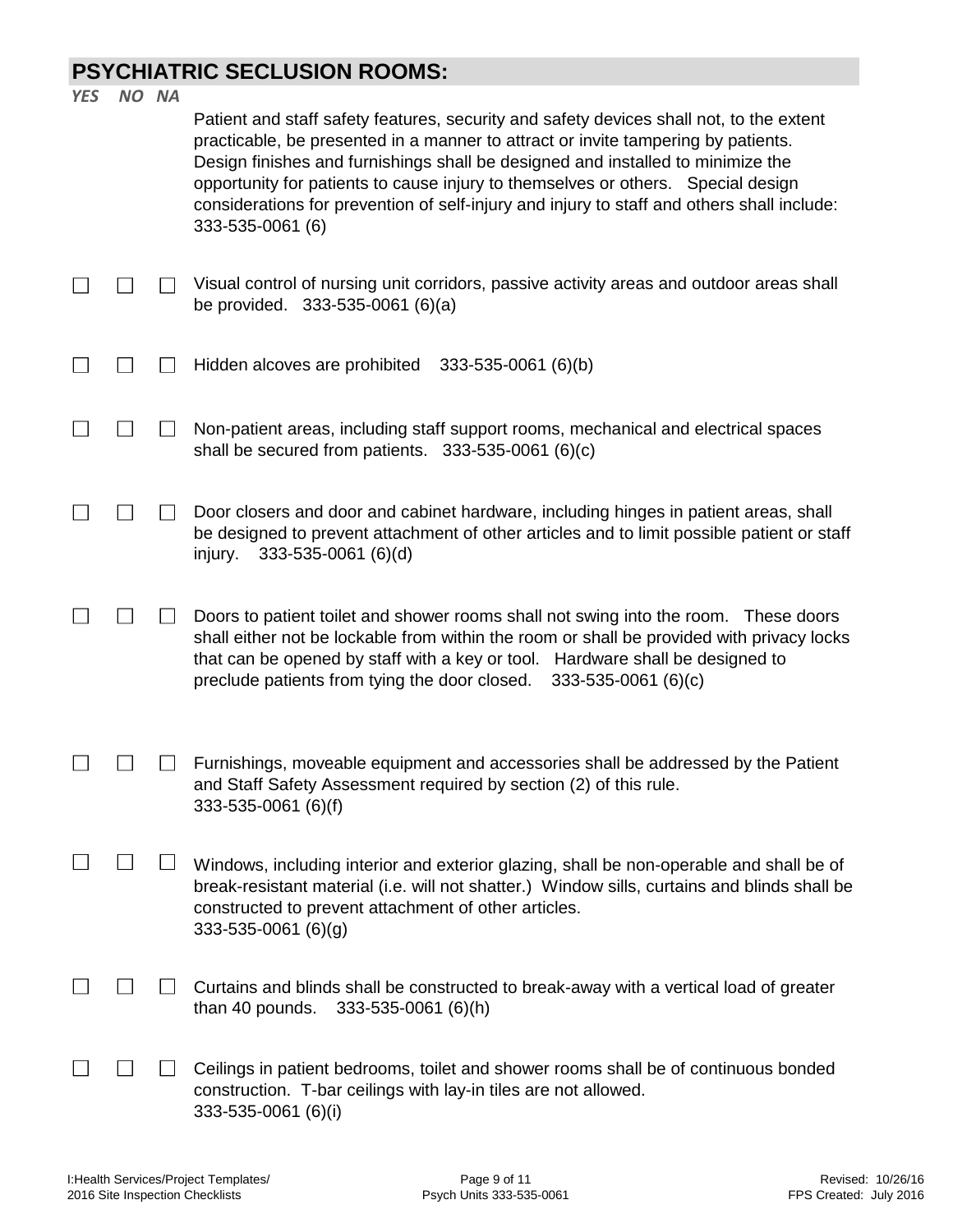|                                                       |           |           | The ceiling and air distribution devices, lighting fixtures, sprinkler heads, smoke<br>detectors, and other appurtenances shall be designed and installed to be tamper<br>resistant, non-breakable, prevent the attachment of other articles and to limit possible<br>patient or staff injury in patient rooms, toilet and shower rooms.<br>333-535-0061 (6)(j) |  |  |  |
|-------------------------------------------------------|-----------|-----------|-----------------------------------------------------------------------------------------------------------------------------------------------------------------------------------------------------------------------------------------------------------------------------------------------------------------------------------------------------------------|--|--|--|
|                                                       |           |           | Flooring base in patient rooms, toilet and shower rooms shall be installed to preclude<br>removal by patients<br>333-535-0061 (6)(k)                                                                                                                                                                                                                            |  |  |  |
| <b>CHILD AND ADOLESCENT PSYCHIATRIC UNITS:</b>        |           |           |                                                                                                                                                                                                                                                                                                                                                                 |  |  |  |
| <b>YES</b>                                            | <b>NO</b> | <b>NA</b> |                                                                                                                                                                                                                                                                                                                                                                 |  |  |  |
|                                                       |           |           | The requirements of sections (1) through (6) of this rule and of section (7) of this rule,<br>if a psychiatric seclusion room is provided, shall apply to child and adolescent<br>psychiatric units, except as follows:<br>333-535-0061 (8)                                                                                                                     |  |  |  |
|                                                       |           |           | The environment of the unit shall reflect the age, social and developmental needs of<br>children and adolescents, including space to accommodate family and other<br>$333-535-0061(8)(a)$<br>caregivers.                                                                                                                                                        |  |  |  |
|                                                       |           |           | At least 1 single occupancy timeout room shall be provided. 333-535-0061 (8)(b)                                                                                                                                                                                                                                                                                 |  |  |  |
|                                                       |           |           | An outdoor activity area shall be provided with a minimum of 50 SF per patient but not<br>less than 400 total SF. 333-535-0061 (8)(c)                                                                                                                                                                                                                           |  |  |  |
|                                                       |           |           | Child and adolescent care units shall be physically and visually separate from one<br>another and from adult care units. 333-535-0061 (8)(d)                                                                                                                                                                                                                    |  |  |  |
|                                                       |           | $\perp$   | Shower curtains shall not be permitted in child adolescent care units.<br>333-535-0061 (8)(e)                                                                                                                                                                                                                                                                   |  |  |  |
| <b>GERIATRIC, ALZHEIMER AND OTHER DEMENTIA UNITS:</b> |           |           |                                                                                                                                                                                                                                                                                                                                                                 |  |  |  |

*YES NO NA*  $\Box$ 

 $\Box$ 

The requirements of sections (1) through (6) of this rule and of section (7) of this rule,  $\Box$ if a psychiatric seclusion room is provided, shall apply to geriatric, Alzheimer and other dementia units, except as follows: 333-535-0061 (9)